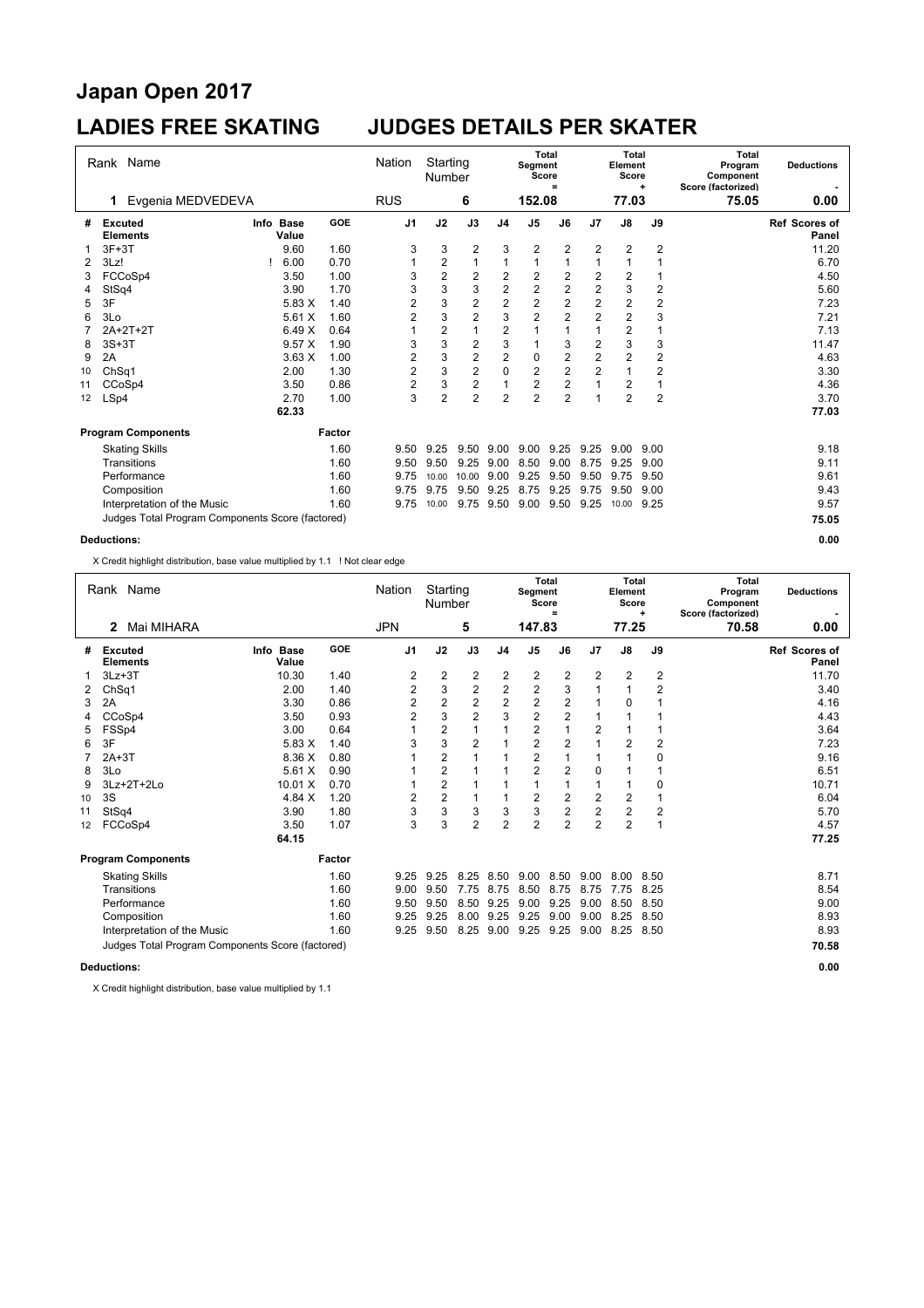# **Japan Open 2017**

### **LADIES FREE SKATING JUDGES DETAILS PER SKATER**

| Rank Name          |                                                  |                    | Nation     | Starting<br>Segment<br>Number<br>Score |                |                |                  | <b>Total</b><br>$=$ |                | <b>Total</b><br>Element<br>Score | ٠              | <b>Total</b><br>Program<br>Component<br>Score (factorized) | <b>Deductions</b> |                               |
|--------------------|--------------------------------------------------|--------------------|------------|----------------------------------------|----------------|----------------|------------------|---------------------|----------------|----------------------------------|----------------|------------------------------------------------------------|-------------------|-------------------------------|
|                    | Alina ZAGITOVA<br>3                              |                    |            | <b>RUS</b>                             |                | 3              |                  | 145.28              |                |                                  | 79.21          |                                                            | 66.07             | 0.00                          |
| #                  | <b>Excuted</b><br><b>Elements</b>                | Info Base<br>Value | <b>GOE</b> | J <sub>1</sub>                         | J2             | J3             | J <sub>4</sub>   | J <sub>5</sub>      | J6             | J7                               | $\mathsf{J}8$  | J9                                                         |                   | <b>Ref Scores of</b><br>Panel |
|                    | Ch <sub>Sq1</sub>                                | 2.00               | 1.30       | 3                                      | 3              | 2              | $\overline{c}$   |                     |                |                                  | 2              | $\overline{2}$                                             |                   | 3.30                          |
| 2                  | FCSp4                                            | 3.20               | 0.79       | $\overline{\mathbf{c}}$                | $\sqrt{2}$     | 3              | $\boldsymbol{2}$ | 1                   | $\overline{2}$ | 1                                | 1              | 1                                                          |                   | 3.99                          |
| 3                  | StSq4                                            | 3.90               | 1.30       | $\overline{2}$                         | $\overline{2}$ | $\overline{2}$ | $\overline{2}$   | $\overline{2}$      | $\overline{1}$ | $\overline{2}$                   | $\overline{2}$ |                                                            |                   | 5.20                          |
| 4                  | $3Lz + 3Lo$                                      | 12.21 X            | 1.40       | $\overline{2}$                         | 3              | $\overline{2}$ | $\overline{2}$   | $\overline{2}$      | $\overline{2}$ | $\mathbf{1}$                     | $\overline{2}$ | $\overline{2}$                                             |                   | 13.61                         |
| 5                  | $2A+3T$                                          | 8.36 X             | 0.80       |                                        | 1              | 1              | 3                | $\mathbf 0$         | 1              | 1                                | 2              |                                                            |                   | 9.16                          |
| 6                  | 3F+2T+2Lo                                        | 9.24X              | 0.90       |                                        | 1              | 2              | $\sqrt{2}$       | $\mathbf 0$         | 1              | 1                                | $\overline{c}$ |                                                            |                   | 10.14                         |
|                    | LSp4                                             | 2.70               | 0.93       | 2                                      | $\overline{2}$ | $\overline{2}$ | 3                | $\mathbf 0$         | $\overline{2}$ | $\boldsymbol{2}$                 | $\overline{1}$ | $\boldsymbol{2}$                                           |                   | 3.63                          |
| 8                  | 3Lz                                              | 6.60X              | 1.50       | $\overline{2}$                         | 3              | 3              | $\overline{2}$   | 1                   | $\overline{2}$ | $\overline{2}$                   | $\overline{2}$ | $\overline{2}$                                             |                   | 8.10                          |
| 9                  | 3S                                               | 4.84 X             | 1.20       | $\overline{2}$                         | $\overline{2}$ | $\overline{2}$ | $\overline{2}$   | 1                   | $\overline{2}$ | $\overline{1}$                   | $\overline{2}$ |                                                            |                   | 6.04                          |
| 10                 | 3F                                               | 5.83 X             | 1.30       | $\overline{2}$                         | $\overline{2}$ | $\overline{2}$ | 3                | $\mathbf{1}$        | $\overline{2}$ | $\overline{2}$                   | $\overline{2}$ | 1                                                          |                   | 7.13                          |
| 11                 | 2A                                               | 3.63X              | 0.64       | $\overline{2}$                         | $\overline{2}$ | $\overline{2}$ | $\overline{2}$   | $\mathbf 0$         |                | 1                                | 1              | 0                                                          |                   | 4.27                          |
| 12                 | CCoSp4                                           | 3.50               | 1.14       | 3                                      | 3              | 3              | 3                | $\overline{2}$      | $\overline{2}$ | 1                                | $\overline{2}$ | $\overline{\phantom{a}}$                                   |                   | 4.64                          |
|                    |                                                  | 66.01              |            |                                        |                |                |                  |                     |                |                                  |                |                                                            |                   | 79.21                         |
|                    | <b>Program Components</b>                        |                    | Factor     |                                        |                |                |                  |                     |                |                                  |                |                                                            |                   |                               |
|                    | <b>Skating Skills</b>                            |                    | 1.60       | 8.50                                   | 7.75           | 9.00           | 8.75             | 7.50                | 8.25           | 8.25                             | 8.25           | 7.50                                                       |                   | 8.18                          |
|                    | Transitions                                      |                    | 1.60       | 8.50                                   | 8.00           | 8.75           | 8.25             | 7.00                | 7.75           | 8.00                             | 8.00           | 7.50                                                       |                   | 8.00                          |
|                    | Performance                                      |                    | 1.60       | 8.75                                   | 8.00           | 9.25           | 8.75             | 7.75                | 7.25           | 8.75                             | 8.25           | 8.25                                                       |                   | 8.36                          |
|                    | Composition                                      |                    | 1.60       | 9.00                                   | 7.75           | 8.75           | 9.25             | 7.25                | 8.00           | 9.00                             | 8.50           | 7.75                                                       |                   | 8.39                          |
|                    | Interpretation of the Music                      |                    | 1.60       | 9.00                                   | 8.50           | 9.25           | 8.00             | 7.25                | 7.50           | 8.75                             | 8.50           | 8.25                                                       |                   | 8.36                          |
|                    | Judges Total Program Components Score (factored) |                    |            |                                        |                |                |                  |                     |                |                                  |                |                                                            |                   | 66.07                         |
| <b>Deductions:</b> |                                                  |                    |            |                                        |                |                |                  |                     |                |                                  |                | 0.00                                                       |                   |                               |

X Credit highlight distribution, base value multiplied by 1.1

| Rank Name |                                                  |                    | Nation<br>Starting<br>Number |                |                |                | Segment        | <b>Total</b><br>Score<br>$=$ |                | <b>Total</b><br>Element<br>Score | ٠     | <b>Total</b><br>Program<br>Component<br>Score (factorized) | <b>Deductions</b> |                               |
|-----------|--------------------------------------------------|--------------------|------------------------------|----------------|----------------|----------------|----------------|------------------------------|----------------|----------------------------------|-------|------------------------------------------------------------|-------------------|-------------------------------|
|           | Mirai NAGASU<br>4                                |                    |                              | <b>USA</b>     | 1              |                | 134.69         |                              |                |                                  | 72.57 |                                                            | 62.12             | 0.00                          |
| #         | Excuted<br><b>Elements</b>                       | Info Base<br>Value | <b>GOE</b>                   | J <sub>1</sub> | J2             | J3             | J4             | J <sub>5</sub>               | J6             | J7                               | J8    | J9                                                         |                   | <b>Ref Scores of</b><br>Panel |
|           | 3A                                               | 8.50               | $-2.71$                      | $-3$           | $-3$           | $-3$           | $-3$           | $-2$                         | $-2$           | $-2$                             | $-3$  | $-3$                                                       |                   | 5.79                          |
| 2         | $3F+3T$                                          | 9.60               | 1.20                         | $\overline{2}$ | $\overline{2}$ | $\overline{2}$ |                | $\overline{2}$               | 2              |                                  |       | $\overline{2}$                                             |                   | 10.80                         |
| 3         | 3S                                               | 4.40               | 0.70                         |                |                | 1              |                |                              | 2              |                                  |       |                                                            |                   | 5.10                          |
| 4         | CCoSp3V                                          | 2.50               | 0.79                         | 2              | $\overline{c}$ |                | 2              |                              | $\overline{c}$ |                                  | 2     |                                                            |                   | 3.29                          |
| 5         | FCSp3                                            | 2.80               | 0.79                         | 2              | $\overline{2}$ | $\overline{2}$ |                | 2                            | $\overline{c}$ |                                  |       | $\mathbf 0$                                                |                   | 3.59                          |
| 6         | 2A+3T+2T                                         | 9.79X              | 1.30                         | $\overline{2}$ | $\overline{2}$ | $\overline{2}$ | $\overline{2}$ | $\overline{c}$               | $\overline{c}$ |                                  |       | 2                                                          |                   | 11.09                         |
|           | 3Lz                                              | 6.60X              | 0.70                         |                |                |                |                | 0                            |                | 2                                |       |                                                            |                   | 7.30                          |
| 8         | $3Lo+2T$                                         | 7.04 X             | 0.80                         |                |                |                |                |                              | $\overline{2}$ |                                  | 0     | $\overline{2}$                                             |                   | 7.84                          |
| 9         | StSq4                                            | 3.90               | 0.80                         |                | 2              |                |                | 2                            |                | 0                                |       |                                                            |                   | 4.70                          |
| 10        | Ch <sub>Sq1</sub>                                | 2.00               | 1.10                         |                | $\overline{2}$ | 1              |                | $\overline{c}$               | 2              |                                  | 2     | $\overline{c}$                                             |                   | 3.10                          |
| 11        | 3Lo                                              | 5.61X              | 0.80                         |                |                | 1              |                | 0                            |                | 2                                |       | 2                                                          |                   | 6.41                          |
| 12        | LSp4                                             | 2.70               | 0.86                         | $\overline{2}$ | $\overline{2}$ | $\overline{2}$ | $\overline{2}$ | $\overline{2}$               | $\overline{2}$ | 1                                |       | 1                                                          |                   | 3.56                          |
|           |                                                  | 65.44              |                              |                |                |                |                |                              |                |                                  |       |                                                            |                   | 72.57                         |
|           | <b>Program Components</b>                        |                    | Factor                       |                |                |                |                |                              |                |                                  |       |                                                            |                   |                               |
|           | <b>Skating Skills</b>                            |                    | 1.60                         | 7.50           | 7.75           | 8.00           | 8.50           | 8.00                         | 8.25           | 8.25                             | 7.25  | 8.50                                                       |                   | 8.04                          |
|           | Transitions                                      |                    | 1.60                         | 7.25           | 7.00           | 7.50           | 7.25           | 7.75                         | 7.75           | 8.00                             | 6.25  | 7.50                                                       |                   | 7.43                          |
|           | Performance                                      |                    | 1.60                         | 7.25           | 7.50           | 7.50           | 8.25           | 8.25                         | 7.50           | 8.50                             | 7.25  | 8.25                                                       |                   | 7.79                          |
|           | Composition                                      |                    | 1.60                         | 7.25           | 8.00           | 7.50           | 7.75           | 8.25                         | 8.25           | 8.25                             | 7.25  | 7.75                                                       |                   | 7.82                          |
|           | Interpretation of the Music                      |                    | 1.60                         | 7.50           | 7.75           | 7.75           | 8.25           | 8.00                         | 7.75           | 8.00                             | 7.00  | 7.50                                                       |                   | 7.75                          |
|           | Judges Total Program Components Score (factored) |                    |                              |                |                |                |                |                              |                |                                  |       |                                                            | 62.12             |                               |
|           | <b>Deductions:</b>                               |                    |                              |                |                |                |                |                              |                |                                  |       |                                                            |                   | 0.00                          |

X Credit highlight distribution, base value multiplied by 1.1